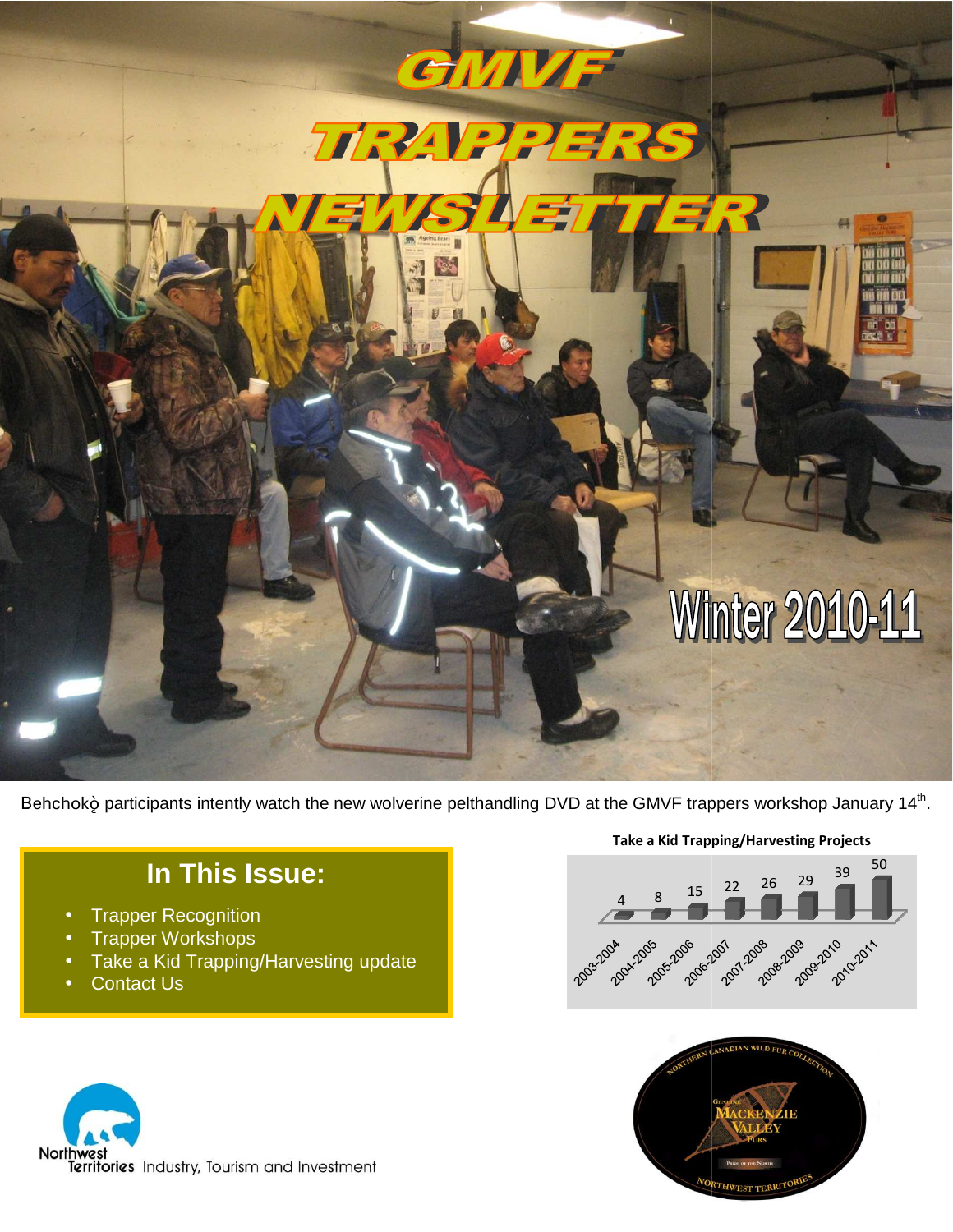# **Trapper Recognition**

As part of a continued program to build and strengthen the productive capacity in the trapping industry, the Genuine Mackenzie Valley Fur (GMVF) Program offers awards in recognition of trappers' efforts and achievements. The awards are given annually to top trappers in each of the five regions, North Slave, South Slave, Dehcho, Sahtu and Inuvik. The awards include:

- 1. Highest Sales Award (Regional)
	- Based on the \$ value of harvest sold through the GMVF Program
- 2. Highest number of Pelts Sold (Regional)
	- Based on the number of pelts sold through the GMVF Program
- 3. Senior Trapper Award (Regional)
	- Based on age and productivity in the GMVF Program
- 4. Youth Trapper Award (Regional)
	- Based on age and productivity in the GMVF Program
- 5. Youth Trapper NWT
	- Based on the most productive of the five regional youth trapper awardees

Awards include GMVF jackets, plaques, certificates, and a letter from the Minister of Industry, Tourism and Investment (ITI). In addition, trappers who win both high pelts and high sales in the same year are awarded a drum of gas. The Youth Trapper NWT is awarded \$500.

# **Trapper Recognition Awards for 2009-2010**

| <b>REGION</b>   | <b>HIGHEST</b><br><b>SALES \$</b>        | <b>HIGHEST</b><br># PELTS                      | <b>SENIOR</b><br><b>TRAPPER</b>           | <b>YOUTH</b><br><b>TRAPPER</b>              | <b>YOUTH</b><br><b>TRAPPER</b><br><b>NWT</b> |
|-----------------|------------------------------------------|------------------------------------------------|-------------------------------------------|---------------------------------------------|----------------------------------------------|
| <b>S.SLAVE</b>  | <b>Jeff Sanderson</b><br>(Ft Resolution) | Jerry M.<br><b>Beaulieu</b><br>(Ft Resolution) | <b>Daniel Squirrel</b><br>(Ft Providence) | <b>Brett Mandeville</b><br>(Hay River)      |                                              |
| <b>N. SLAVE</b> | Leon Williah<br>(Behchokò)               | <b>Leon Williah</b><br>(Behchokò)              | <b>Edward Catholique</b><br>(Lutselke)    | Lucas Williah<br>(Behchokò)                 |                                              |
| <b>SAHTU</b>    | <b>Robert Kochon</b><br>(Colville Lake)  | <b>Robert Kochon</b><br>(Colville Lake)        | George Voudrach<br>(Ft Good Hope)         | <b>Jarrett Lafferty</b><br>(Colville Lake)  | <b>Jarrett Lafferty</b><br>(Colville Lake)   |
| <b>DEH CHO</b>  | <b>Charlie Tale</b><br>(Wrigley)         | <b>Judy Lomen</b><br>(Fort Liard)              | <b>Fred McLeod</b><br>(Ft Simpson)        | <b>Adam Blake</b><br>Yeadon<br>(Fort Liard) |                                              |
| <b>INUVIK</b>   | James B Firth<br>(Inuvik)                | <b>Fredrick Blake</b><br>(Tsiigehtchic)        | <b>John Carmichael</b><br>(Inuvik)        | <b>Trent Arey</b><br>(Aklavik)              |                                              |



**GMVF JACKET**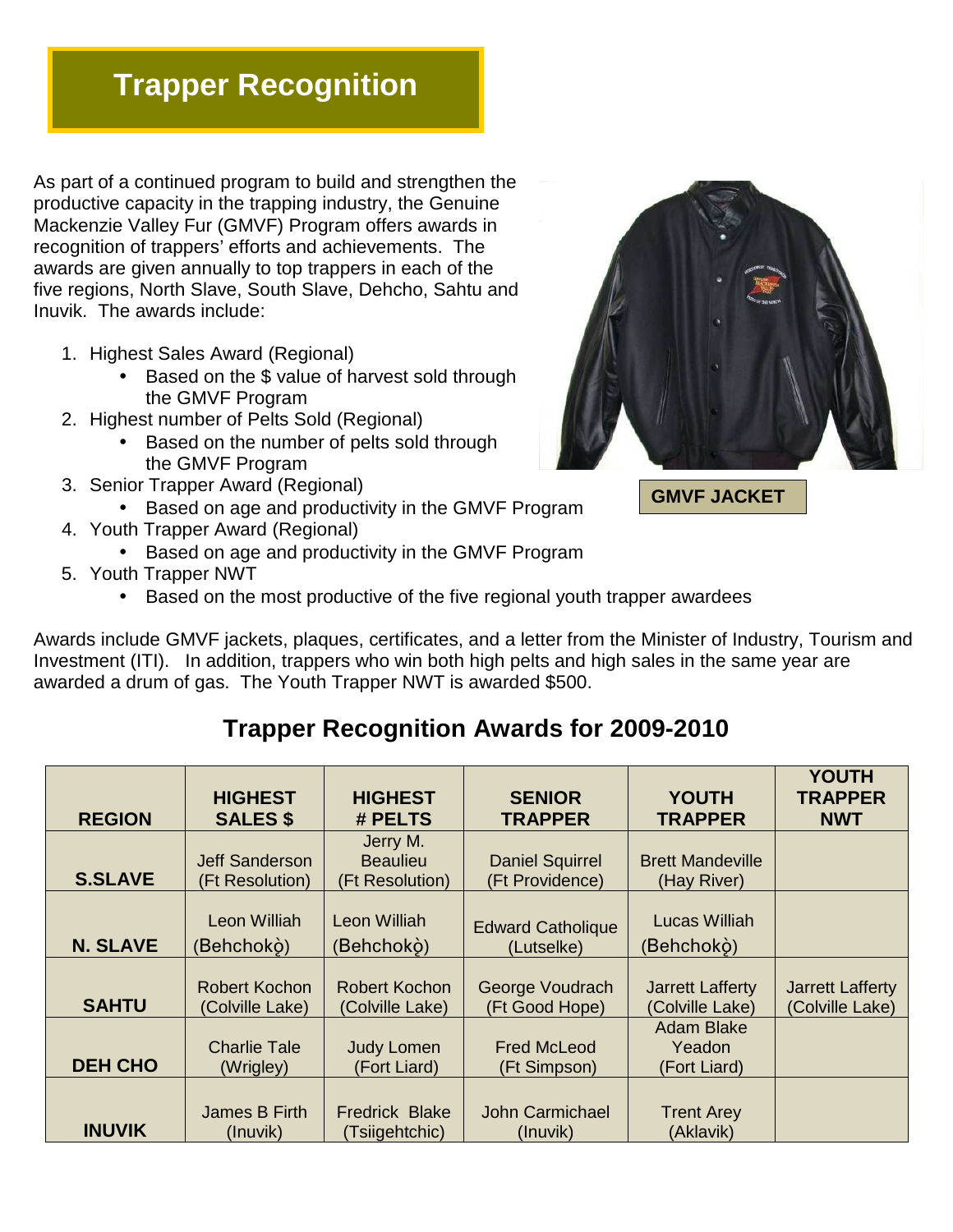# **Trapper Workshops**

### **Inuvik and South Slave**

The GMVF Program, in partnership with Fur Harvesters Auction (FHA), put on pelthandling workshops for trappers in the Inuvik Beaufort-Delta, South Slave and North Slave Regions in November and December 2010 and January 2011. Nine communities were visited in total including: Paulatuk, Tuktoyaktuk, Aklavik, Ulukhaktok, Fort Providence, Fort Resolution, Hay River, Fort Smith and Behchoko.



Fort Smith workshop January 2011

The workshops focused on the taxidermy market which

includes wolves, wolverine and bear. According to FHA officials the market pays top price for prime wellhandled pelts prepared properly for the taxidermy trade. Taxidermy pelts, wolverine and wolves specifically fall into four categories listed below with the projected payout:

- 1. Full mount \$500
- 2. Rug \$300
- 3. Wall hanger \$200
- 4. Trim \$100



If the pelts have missing parts such as paws, pads on the paws, claws, or have poorly handled ears, lips, nose and eyes they would fall in category and decrease in value. Starting from a possible full mount (category 1) a damaged pelt could fall down to a rug (category 2) or even further down to a wall hanger (category 3) and finally to the lowest (category 4) which is the trim trade. The workshops gave tips on how to prepare the pelts to get top price for a full mount taxidermy quality pelt.



Angik School presentations Paulatuk December 2010

## **North Slave**

The Department of Environment and Natural Resources (ENR), North Slave Region had a workshop in November at the forestry base in Yellowknife. Several local trappers attended the workshop which focused on pelthandling fox, marten, lynx and wolves. ENR is hosting a series of six youth trapping programs at their Bliss Lake trapping camp throughout January and February 2011. These workshops include three days of trapping, pelthandling, checking fish nets under the ice and day to day life at camp.



North Slave workshop November 2010